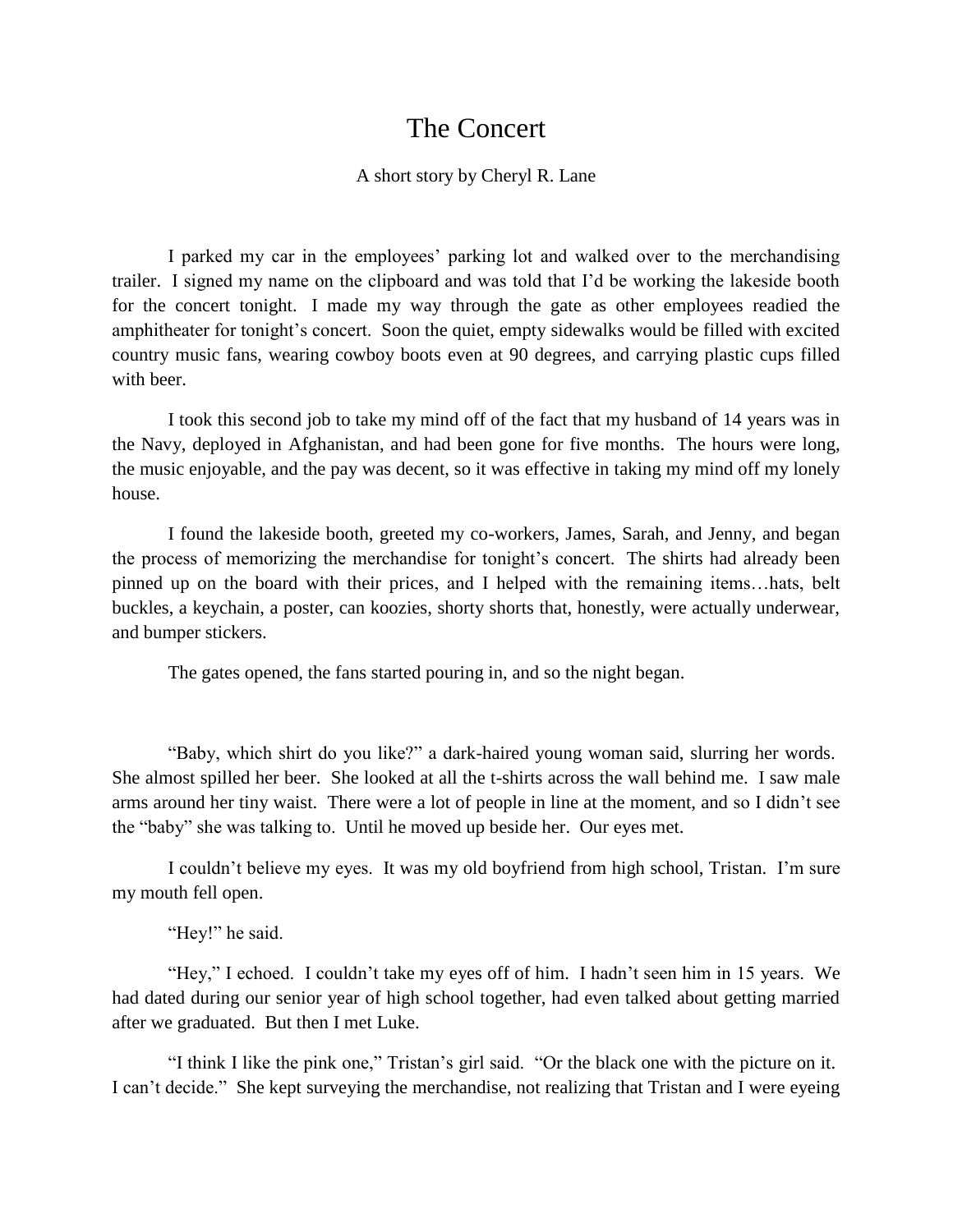each other. He hadn't changed much at all. If anything, he was better looking, even with a few wrinkles around his eyes. Guys were lucky that way; wrinkles looked good on them. Made them look more mature. I wondered if he had matured any.

Before we started dating, we had grown up together. We lived beside each other, and our parents hung out a lot. He didn't like me much growing up. I guess he could tell I liked him, and I must have gotten on his nerves. My best friend and I used to lie out in the sun in our bikinis while he mowed the grass. He mostly ignored us. He had plenty of other girls that held his attention.

Until our senior year. He finally noticed me. I wasn't sure if it was because he really finally liked me, all grown up, or if he had run out of other options. He seriously had more girlfriends than anyone I had ever known. And cheated on most of them. That didn't defer me from still liking him, though. The summer before my senior year, I met a guy at the local pool, and started going to see him a lot. That made Tristan jealous. If I'd known that was all it took, I would have flirted with other guys much earlier.

He finally got the nerve to ask me on a date to go to the movies with him, just him. After the movies, we hung out at a nearby Kelly's Restaurant where he told me he realized he was crazy about me and nervously asked me if I felt anything for him. I knew that he knew that I'd been crazy about him practically my whole life, but I just smiled and said, "I might be." I made him work for it.

We ended up making out in his car in front of our houses. I'd been crazy about him for so long, once we started kissing, I didn't want to stop. My dad actually came out and offered us a piece of pie. I was mortified, realizing he knew what we'd been up to. Of course, we didn't have that piece of pie, but we were inseparable for our whole senior year. I'd been so happy, or so I thought.

"Honey," the drunk girl said, stirring me back to the present. "Which one do you want? I want the pink one," she told me.

"What size?" I asked her, looking at her.

"Small"

I went over and picked up a small pink shirt, and when I brought it back, I held it up for her to look at, sneaking a peek at Tristan around the corner of the shirt. He had been looking at the shirts, but looked at me again when he sensed I was looking at him.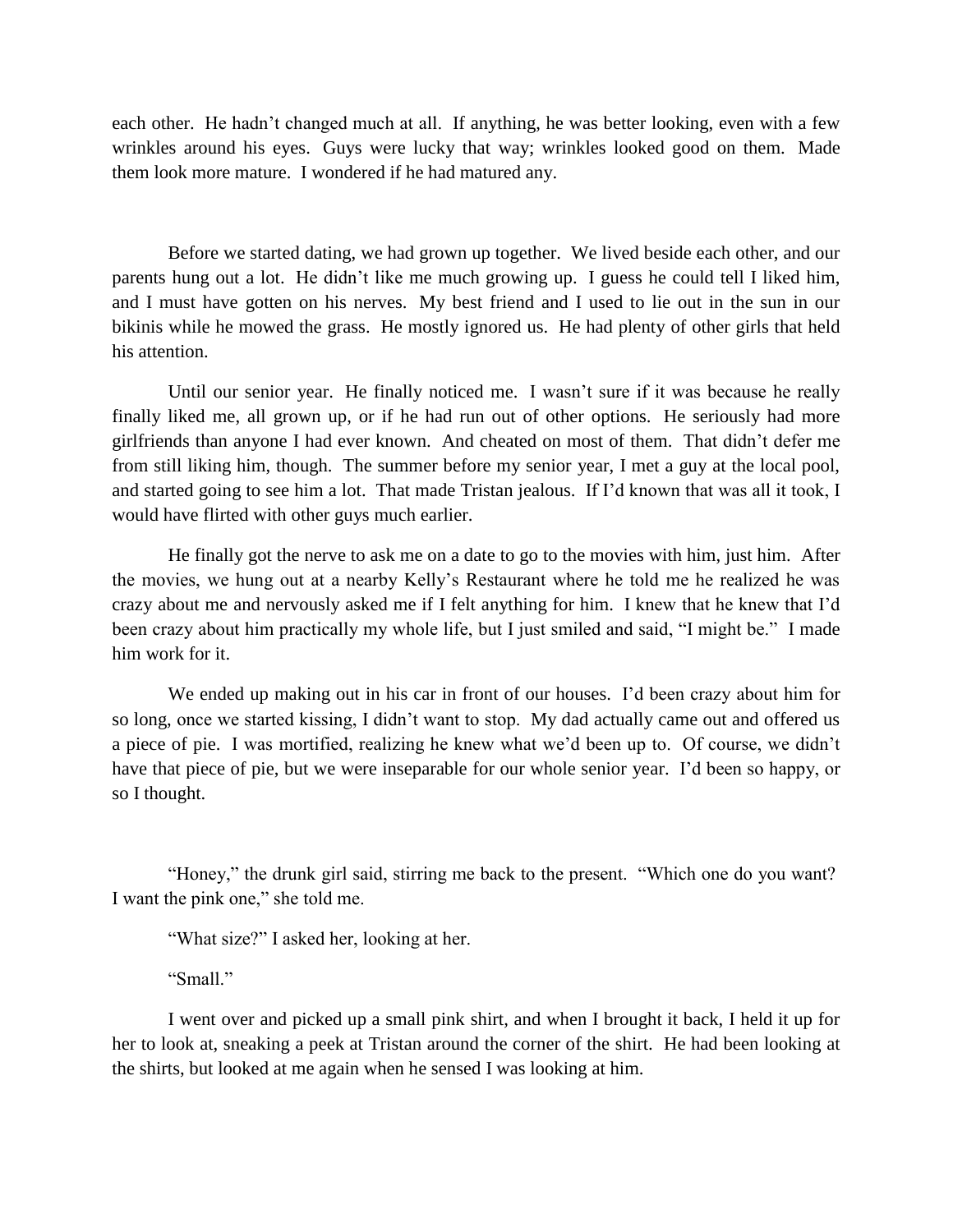"Okay. That'll fit," she said. She put her arms around Tristan. "Did you see anything you want?"

That was a loaded question. He looked straight at me. "Maybe later," he said.

"Oh, come on. Pick one out now so we won't have to come back."

Finally, she paid for her shirt with cash, picked up her shirt and her beer, and pulled Tristan away.

I felt myself relax a little once they left the booth. I hadn't realized I was even nervous. I wiped my forehead and continued working with the next person in line.

Tristan came back an hour later by himself, holding a beer. It was crowded again, but he'd made his way up to the front of the line again.

"Hey, you're back," I said.

"Yeah. Um, I'm going to get a shirt." He looked at the wall behind me, and I looked at his chocolate brown eyes and his long eyelashes, mesmerizing me once again. It seemed a lifetime ago that he gazed upon me with those beautiful eyes.

He looked back at me, and I blinked, embarrassed at being caught staring. "Could I see number 7 in a large?"

I was thinking while retrieving that shirt that he used to wear medium back in high school. Upon returning, I looked at his arms and chest, realizing he had been working out and had filled out to a size large. I showed him the shirt, and he said, "Yeah. That'll do. How much do I owe you?" he said, grinning.

"Uh," I had to look back at the board to remind myself how much it cost. "\$35." I told him. He gave me \$40 cash, lightly brushing my hand with his. My heart pounded as I turned to get his \$5 change, and handed it to him.

"Thanks," he said, and slowly walked off.

"Tristan!" I yelled. He turned back around quickly. "You forgot your beer," I said, smiling.

"Oh, thanks." He picked up the cup and slowly made his way back through the crowd again.

I wiped my sweaty palms on my khaki shorts, and watched him go.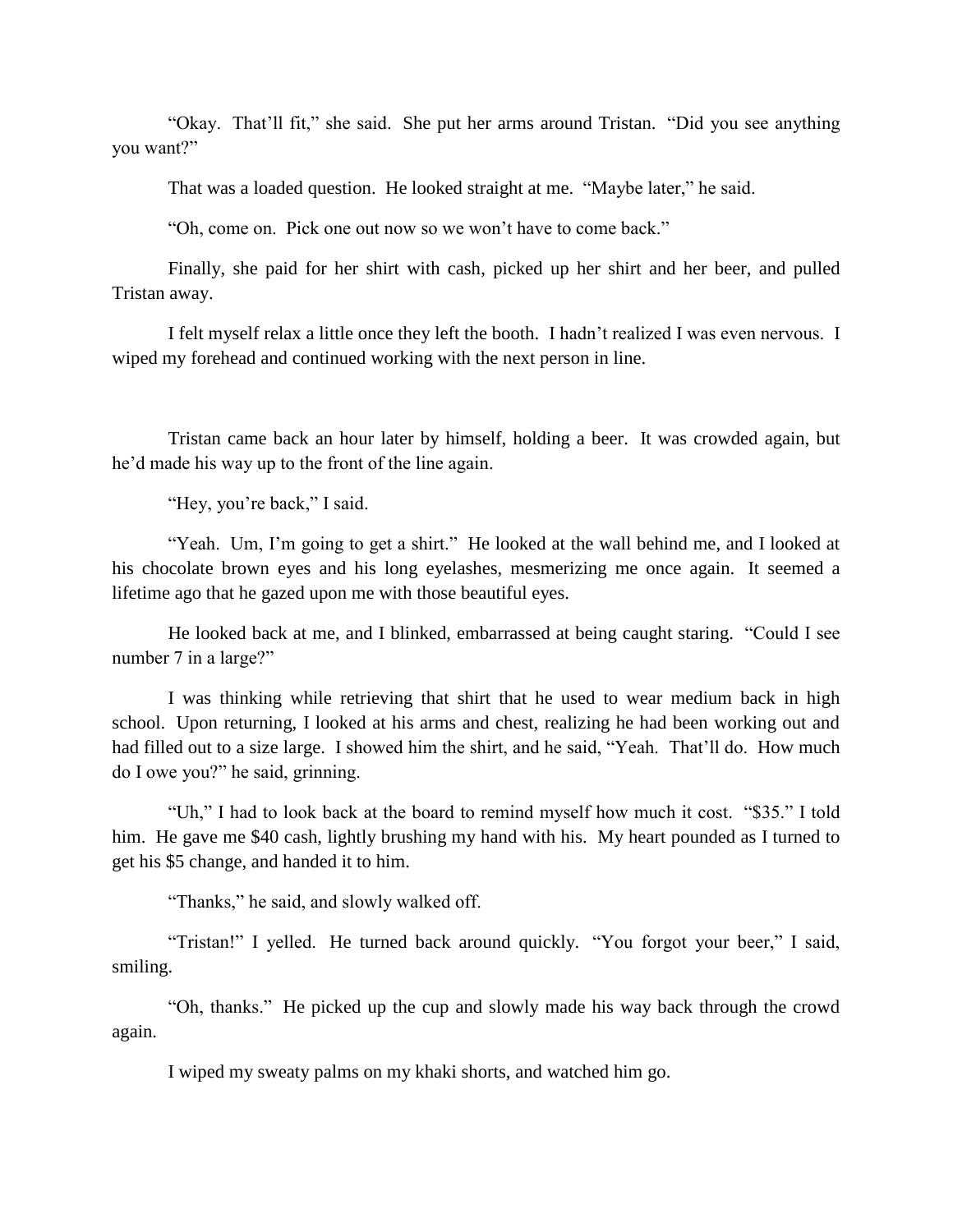Tristan came back again another hour later when it was less busy. I couldn't believe he kept coming back. I realized we had some unfinished business and he probably wanted to talk. He was holding a full cup of beer again.

"Are you getting drunk? How many beers does this make for you?" I teased him.

"I haven't drunk them all. I gave the last one to Sharon. Actually I keep thinking of excuses to come see you."

I looked over at Jenny, who raised her eyebrows at me. She knew I was married, so I tried to play it off.

"Now aren't you just the cutest?"

Jenny started helping another customer, and he lowered his voice. "Can we talk somewhere?" he asked me. "Can you take a break?"

I asked Sarah, and she said it was fine. "Sure," I said, smiling, then lifted the bar at the half-door to get out of the booth.

I followed him over to a bench, out of site of the booth I had been working in. It felt good to sit for a change, after standing for hours.

"So, how've you been?" I asked him. "Where are you living?" We had both lived down in North Carolina growing up.

"I'm good. Living here in Virginia Beach. The pay's better here than down home."

"I hear that," I said. "So did you become a doctor like you'd planned?" He had planned to go to a college up North to become a doctor.

"I did. I'm a podiatrist. That's a foot doctor, in case you didn't know."

I laughed. "I did know, but thanks for clarifying that. Congratulations! I knew you could do it."

"Thanks. You always were a big encourager."

"How's your family?" I asked, trying to change the subject. It was getting too personal.

"They're good. They were just here about two weeks ago and spent a lot of time down at the beach"

"Oh, that's nice. I'm sorry I missed them. It's been a long time." I had loved his mom especially. She was so outgoing, unlike my own mom.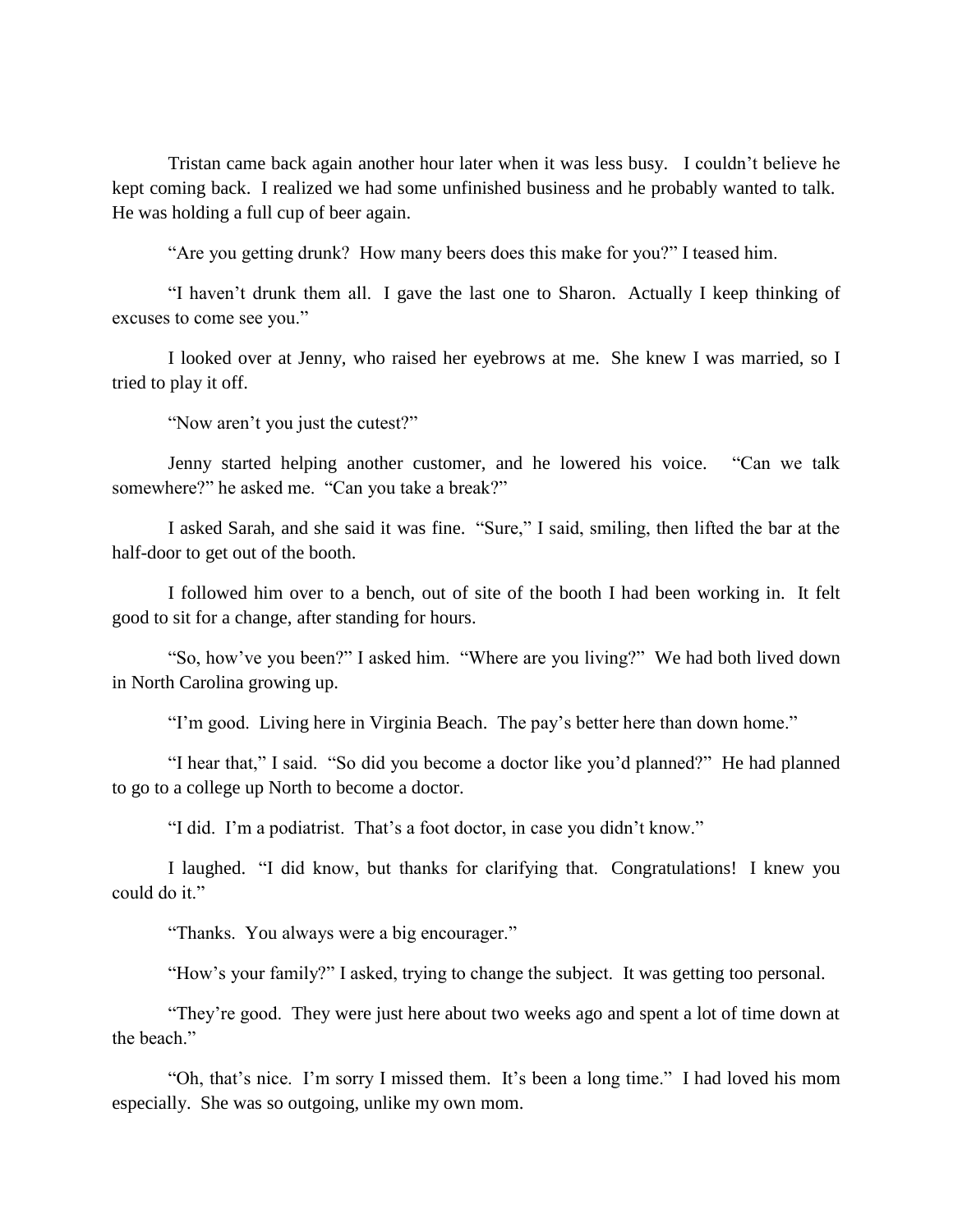"Yeah, it has. How are you doing? What are you doing working here?" he asked.

I proceeded to tell him about marrying Luke, that he was in the Navy, and we'd been lucky to only have been to San Diego and here in the 14 years we'd been married. "We've been lucky he hasn't had to move around too much. He's in Iraq right now," I told him quietly.

"That must be hard," he said. He picked up my hand tentatively with his.

I smiled, squeezed his hand, and then took my hand back out of his. "It is."

"What happened with us?" he asked me. I knew this was coming.

"I'm sorry, Tristan. I never meant to hurt you," I said.

We had planned to drive over to the Outer Banks for a night in his parents' beach house with some other friends of ours from school. I had reservations about doing so. We had been dating about 9 months, and we had just graduated from high school. I knew there wouldn't be any parents there, and so this could be a changing point in our relationship. He hadn't pressured me to do "the deed", but I knew it wouldn't be long before he did. It wasn't that I didn't have the desire to; I did. But I wanted to be married first. That was always my plan. I knew if we went to the Outer Banks and stayed in a beach house with no parents, the temptation would be strong. I just didn't feel right about it.

I had been working at the Barnes & Noble, and after I got off, I went over to the adjoining Starbucks and ordered some coffee. I wanted to clear my head before meeting up with him and his friends to drive to the Outer Banks.

That was when I met Luke. He sat nearby about 3 tables down, and we kept glancing at each other. I pretended to be interested in the magazine I had brought with me from home, but I couldn't stop looking at him. He was gorgeous. He had short brown hair, cut like a Navy guy, kind of curly on top. He had bright green eyes and a dimple in the middle of his chin. He wore a short-sleeved gray shirt that was pulled taut across his muscled chest and touched the tops of his tanned biceps. When he smiled, it lit up his whole face.

I got up and went to the bathroom, passing by him on the way, and we exchanged smiles. When I came back out, I almost tripped over a tile on the floor, and he stood up quickly and caught me. He was tall and towered over me.

"Thanks," I said, embarrassed. I felt his touch all through me.

"Not a problem," he said, in a gorgeous voice to fit the face.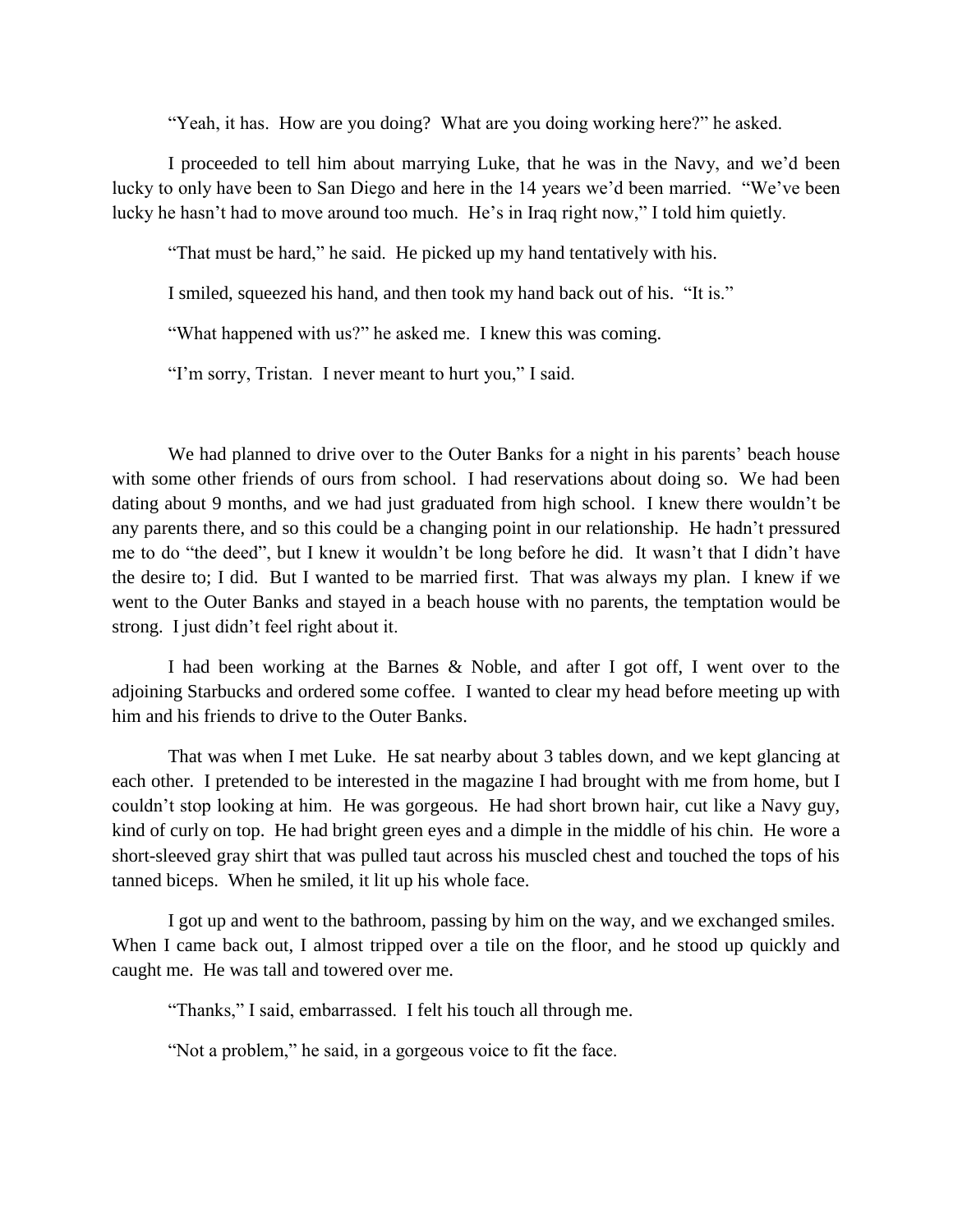He followed me to my table and held the chair out for me to sit down on. I was startled, but smiled at his chivalrous manners.

"Do you mind some company?" he asked me, once I was safely situated against the table.

"Sure, since you saved me from falling and all." I motioned toward the empty seat across from me.

"I'm Luke." He extended his hand across the table, which I took. I felt all tingly at the touch of his hand again.

"I'm Staci," I said, mesmerized by his eyes, even more beautiful close up. My heart started fluttering.

"So you work here?" he asked me, pointing to my name tag on my shirt.

"Yeah. I just graduated high school. I'm starting college in the fall."

"Oh, really?" he smiled. "What are you planning to study?"

"I'm not sure yet, but I am interested in writing, so maybe a degree in creative writing."

"That sounds exciting."

"What do you do? You look like a military man," I said, smiling.

"How'd you guess? Is it that obvious?" he asked, smiling at me with a sideways sexy grin.

"I've known a few at my church. What branch?"

"Navy."

"There's no Navy base down here. Are you from around here?"

"Yep. I grew up here and got stationed to Norfolk after boot camp. I've only been there about 6 months. It's a nice area. Have you ever been up there?"

"I've been to Virginia Beach before with my family, but not Norfolk." I crossed my legs and pushed a stray hair behind my ear nervously. "So you graduated last year?"

"Yeah. Went to the Great Lakes last August for boot camp, and then down to Virginia Beach at Dam Neck for A school. I'm an OS...operations specialist." I could listen to him talk forever. He had me mesmerized.

We ordered more coffee and talked for hours and had even more coffee. He was easy to talk to, like I'd known him forever. Suddenly with a start, I realized that I was late for meeting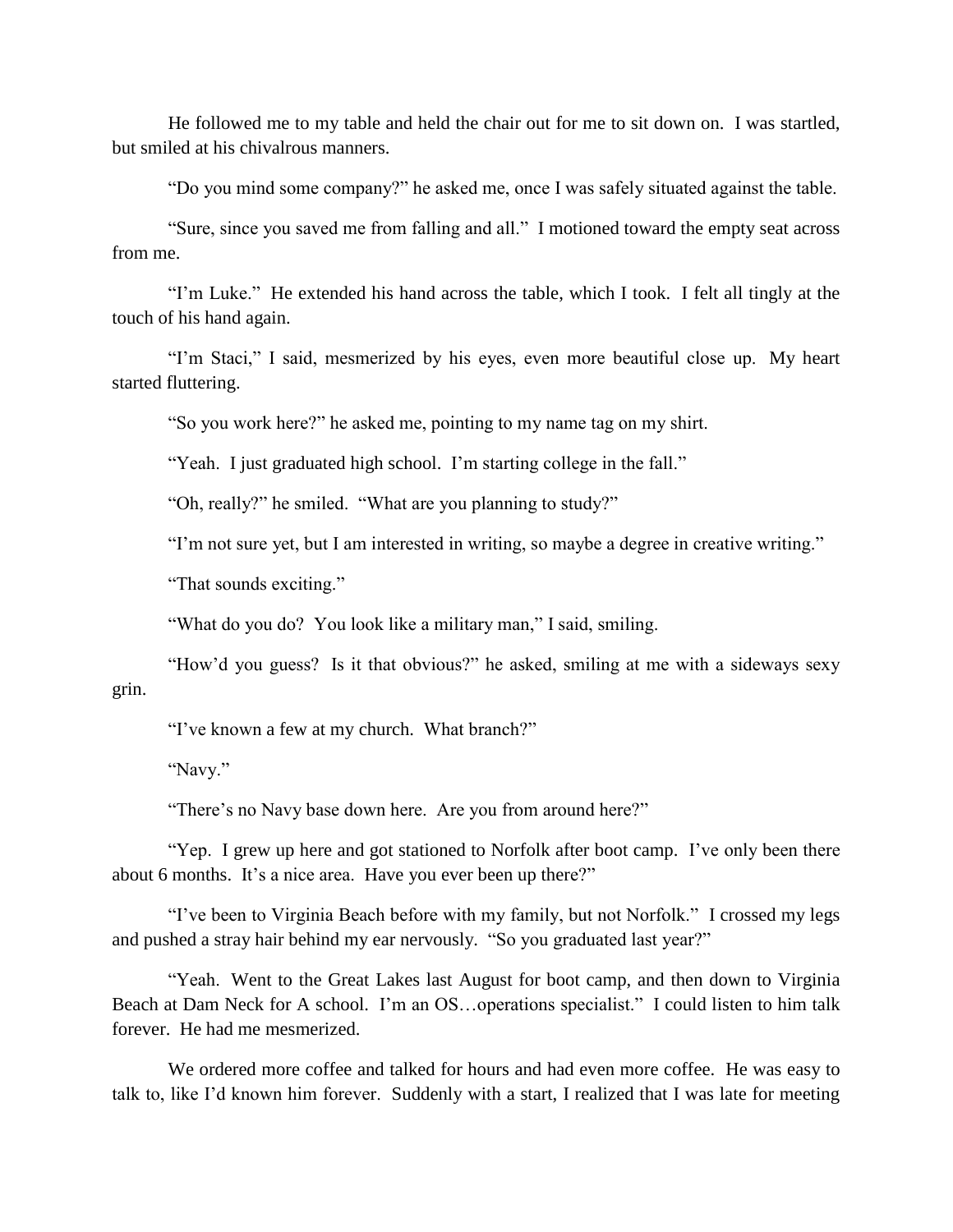Tristan and the gang for that trip to the Outer Banks. I sort of gasped, and Luke asked me what was wrong. I explained to him that I was supposed to meet "a guy…okay, he's my boyfriend. He's going to freak, but I totally forgot all about it."

I checked my cell phone, which had been silenced while working, and noticed that I had 5 messages. I checked them, and they were all from Tristan. His voice went from curious to frustrated to exasperated to angry in each subsequent message. In the fourth message, he said if he didn't hear from me in the next 10 minutes, they were leaving without me. In the last one, he said, "Ok, I can take a hint. You don't want to go. Fine. I'll see you when I get back. Maybe."

I was frustrated and felt bad that I had let him down, but I also felt relieved. And that made me realize that I was glad I didn't go down there with him. I'd known it wasn't the right thing to do, and now I felt good about my decision. If I had been excited to go down there with him, I wouldn't have stopped for coffee first, wouldn't have been able to wait to meet up with him and head over there. And I wouldn't have been interested in another guy. I wouldn't have hesitated.

But I did. And because I did, I met my future husband. I fell for him hard and fast. We were married within 6 months, and I transferred up to Tidewater Community College in Virginia Beach with him and eventually started working for the local newspaper. It was a whirlwind romance, but I didn't regret it for a minute. Even with the long deployments.

I tried explaining to Tristan that I hadn't planned to ditch him that weekend. It just happened. I told him that I married the guy I had met that night, the reason I didn't show up.

"I'm really sorry that I didn't explain all of this before now. But when you came back in town, you avoided me, wouldn't talk to me, and then you were off to college."

"Yeah, well, it really hurt that you didn't want to go down there with me. I thought you loved me. It was just so...shocking, so unlike you, not to call. You'd always been on time, always been responsible. I was actually worried something bad had happened to you. I finally just gave up after finding out from your parents that you were still at the bookstore." It was true. I did have the decency to call my dad and tell him I was staying late.

"I'm sorry that I made you worry. I heard you'd found a replacement for me pretty quick." He married a couple of months after I did – my mom informed me.

"Yeah, well, that didn't last. We tried to make it work for five years, but it just didn't. I almost got married again a few years later, but backed out at the last minute. I should've never considered marrying either one of them. I never got over you, Stac'."

My eyes widened in shock. I couldn't believe my ears. "What?"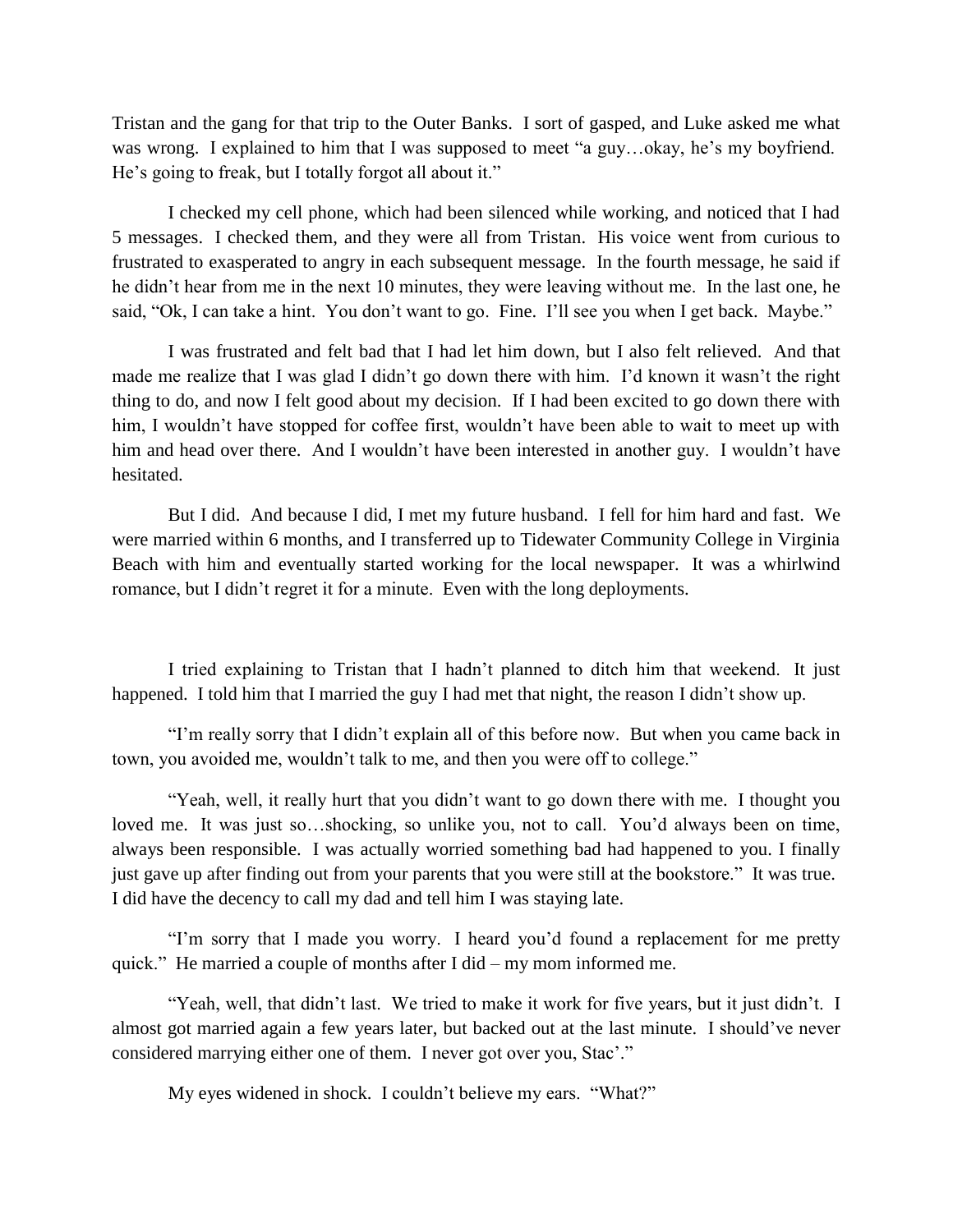"Seriously. I have dated a lot before you and after. I've not been able to stay with anyone because I compare every woman to you. And they can't compare. I made a huge mistake letting you go. I should have fought harder for you. It took losing you to realize how much I loved you and wanted you back. But it was too late. I almost came to your wedding with plans of protesting."

"Oh, Tristan…" Old feelings were coming back to me of how I felt when I finally got him, when he finally paid attention to me, after all those years of watching him with other girls. I felt a kind of victory. I always thought once I had him, I'd never want to let him go. I was wrong. I didn't feel love for him, not the way I thought I would or thought I should. Not enough to marry him. Not the way I felt about Luke.

Now Tristan was pouring his heart out to me and saying he regretted losing me. How did that make me feel? I was flattered, of course. Who wouldn't be? He was saying all the right things, but he wasn't a temptation anymore.

"I've always wondered what might've been…" he said softly.

"Look, I—"

"Just tell me one thing, Staci. Are you happy? If this guy makes you happy, then I'll leave you alone. I'll never bug you again. But if not, if there's even a slim chance that you'd have me back again..."

He knew how to stir me up, but I knew I'd made the right decision when I married Luke. He put his life in danger protecting our country, and I worried about his safety every day, but I knew the risks when I married him. He was worth it…it was true love. He was the one I couldn't live without.

How could I explain that to my old flame, without hurting him yet again? It had been fun to reminisce for a while, but I knew where my heart belonged.

"Yes," I said finally. "Yes, I'm happy. He's wonderful to me and for me."

That was all he needed to hear. He gently kissed me on the forehead and walked away without another word.

I finished working the concert, helped box up all the unsold merchandise, headed back to the trailer, and signed myself out. As I was walking across the parking lot back to my car, I saw the silhouette of a man beside my car. My first thought was that Tristan had stayed and waited for me, wanting to try and change my mind again. But then I realized he didn't know what kind of car I drove.